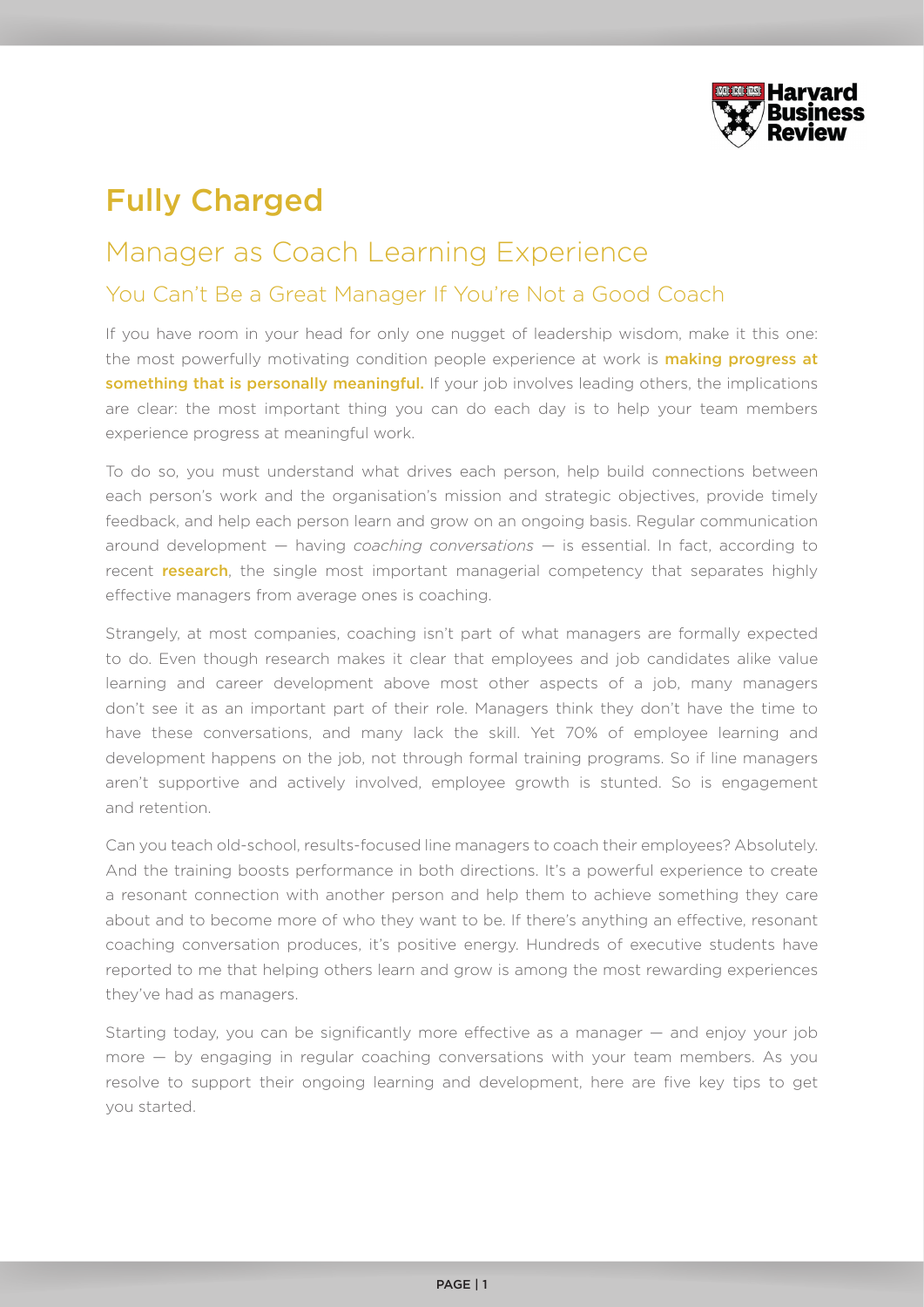

Listen deeply. Consider what it feels like when you're trying to convey something important to a person who has many things on his mind. Contrast that familiar experience with the more luxurious and deeply validating one of communicating with someone who is completely focused on you and actively listening to what you have to say with an open mind and an open heart. You can open a coaching conversation with a question such as "How would you like to grow this month?" Your choice of words is less important than your intention to clear your mind, listen with your full attention, and create a high-quality connection that invites your team member to open up and to think creatively.

Ask, don't tell. As a manager, you have a high level of expertise that you're used to sharing, often in a directive manner. This is fine when you're clarifying action steps for a project you're leading or when people come to you asking for advice. But in a coaching conversation, it's essential to restrain your impulse to provide the answers. Your path is not your employee's path. Open-ended questions, not answers, are the tools of coaching. You succeed as a coach by helping your team members articulate their goals and challenges and find their own answers. This is how people clarify their priorities and devise strategies that resonate with what they care about most and that they will be committed to putting into action.

Create and sustain a developmental alliance. While your role as a coach is not to provide answers, supporting your team members' developmental goals and strategies is essential. Let's say that your employee mentions she'd like to develop a deeper understanding of how your end users experience the services your firm provides. In order to do so, she suggests accompanying an implementation team on a site visit next week, interviewing end users, and using the interviews to write an article on end user experience for publication on your firm's intranet-based blog. You agree that this would be valuable for both the employee and the firm. Now, make sure that you give your employee the authorisation, space and resources necessary to carry out her developmental plan. In addition to supporting her, you can also highlight her article as an example of employee-directed learning and development. Follow-up is critical to build trust and to make your coaching more effective. The more you follow through on supporting your employees' developmental plans, the more productive your coaching becomes, the greater your employees' trust in you, and the more engaged you all become. It's a virtuous cycle.